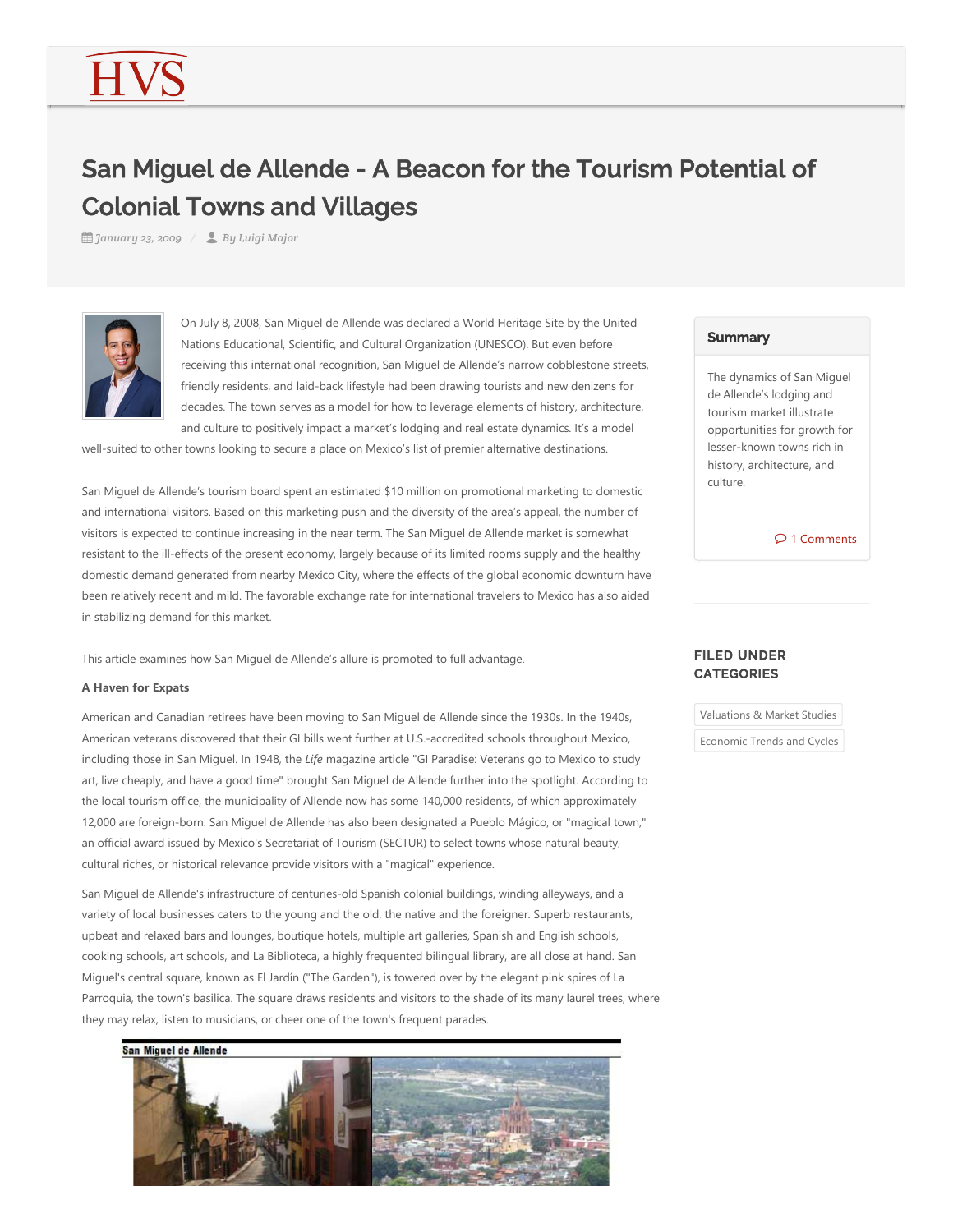

San Miguel de Allende is arguably one of the most sought-after small towns for retirees in Mexico. It's a place where the lives of nationals and expatriates intertwine, where English is heard as much as Spanish, and where foreigners have established schools, founded socially responsible organizations, and opened profitable businesses that support the community. This healthy mix of cultures has become part of the town's modern character, something to which visitors in need of lodging are increasingly drawn.

#### **Lodging in San Miguel**

The lodging offering in San Miguel ranges widely, from inexpensive guesthouses and regionally branded hotels to expensive and luxurious boutiques. All hotels in San Miguel de Allende, with the exception of one, have less than 57 rooms, and most have far fewer. The market currently has only one internationally branded hotel, the Orient-Express Casa de Sierra Nevada, whose estimated 2007 average rate was \$305—the highest in the market. The Casa de Sierra Nevada comprises a collection of nine colonial houses, wherein the guestrooms and other facilities are located. Six additional guestrooms are currently under construction, and 24 more, along with a full‐service spa, are proposed for this property for 2010.

Other hotels that have been recognized by well‐known travel magazines such as *Conde Nást Traveler* and *Travel+Leisure* include Oasis, Dos Casas, Casa Linda, Casa Quetzal, and La Puertecita. The following chart outlines San Miguel de Allende's room availability over the last several years, as reported by Mexico's tourism statistics agency, DataTur.

#### **Historical Changes in Rooms Supply**

|                       | <b>Available Rooms</b> |  |                                                |  |  | <b>Compound Growth</b> |
|-----------------------|------------------------|--|------------------------------------------------|--|--|------------------------|
|                       |                        |  | 2003 2004 2005 2006 2007 2008                  |  |  |                        |
| San Miguel de Allende |                        |  | 1,284 1,297 1,217 1,206 <sup>1,328</sup> 1,385 |  |  | 1.5%                   |

While the rooms supply tracked by DataTur has changed very little over the last few years, local tourism officials report a growing number of private guesthouses or villas available for rental. These alternative lodging options boost the rooms supply by an estimated 1,500 units. Private investors and well-known hotel companies have also started searching for a niche in the market. The Rosewood Artesana, for example, under construction near the city center, is expected to include 65 rooms and 20 private villas.

The local lodging scene's ability to command high average rates (in the range for \$200 to \$400 for the town's most exclusive facilities) illustrates the purchasing power of those who visit, often representing well-heeled Mexican urbanites and adventurous international travelers seeking a genuine, but comfortable, experience. Rates have remained strong even through the downward economic trend that began to take hold in late 2008 and continues into 2009. The town's seasonality often drives average rates upward, particularly during special holidays or during the weekends. San Miguel's focus on leisure demand also poses a challenge during weekdays, when demand levels drop, resulting in reduced hotel occupancy levels. Most hotels in San Miguel de Allende offer limited or no meeting space, and the limited room counts at each are not conducive to large groups.

With an overall market-wide occupancy level of approximately 50%, San Miquel de Allende's opportunity for growth depends on an ability to attract corporate meetings, incentive groups, and social groups, which would help especially to offset the low occupancy levels experienced during the weekdays. A wider product spectrum,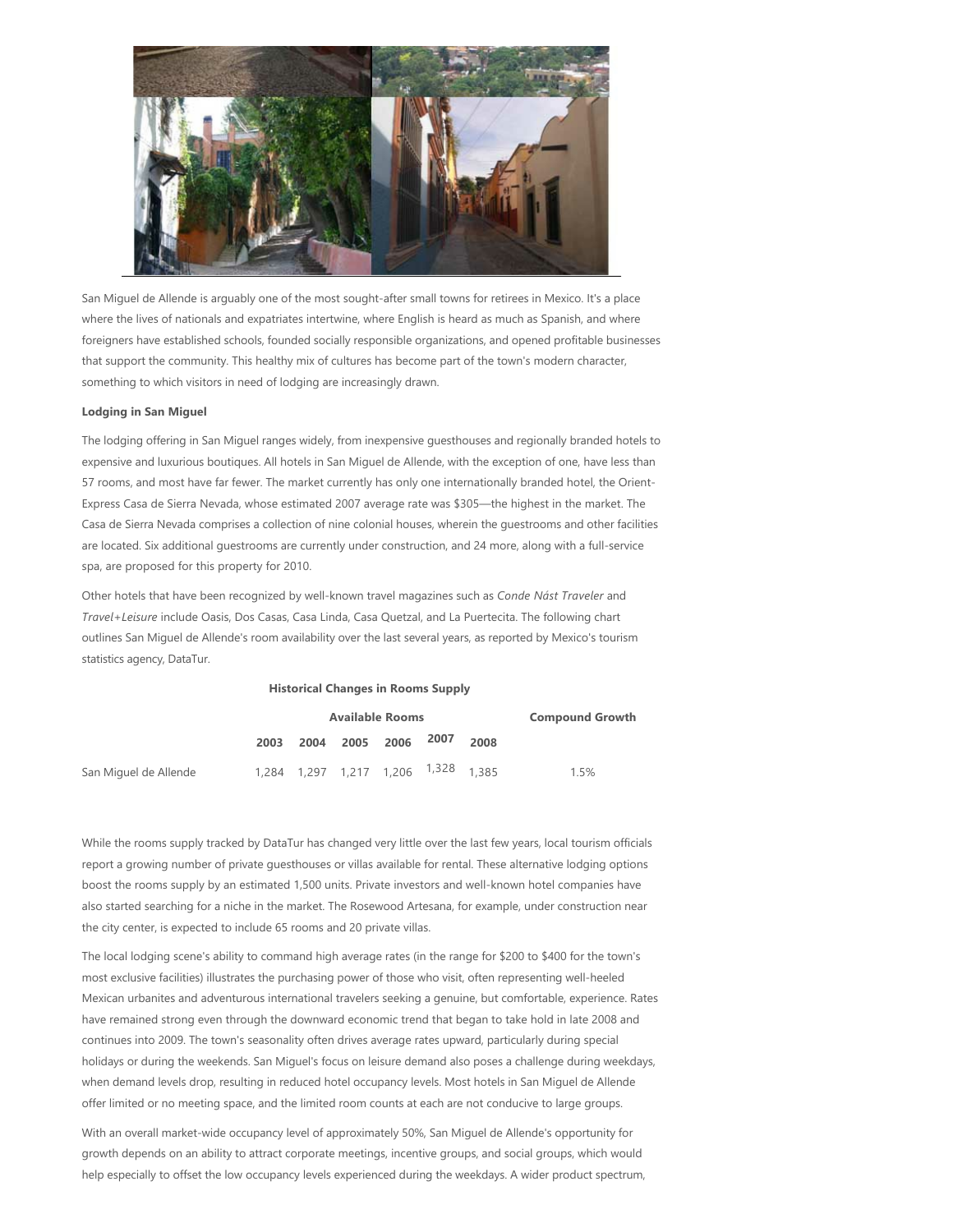ranging from group‐oriented full‐service properties to upscale branded hotels like the Rosewood Artesana, is crucial in attracting a range of travelers beyond those catered to by the boutique‐property set. Amenities such as golf courses (one is currently under construction in the area) can bring over travelers otherwise on the fence about a visit and extend the lengths of stays, resulting in a lower gap between the high season and the low season or between weekends and weekdays. Developers in locales like San Miguel de Allende need to be sensitive to what the uniqueness of their destination enables them to promote, striving to provide a product and experience that merges with the area's culture, traditions, and intrinsic allure.

#### **The Residential Front**

Unlike Mexico's Caribbean and Pacific resort cities, San Miguel de Allende's residential product offering, like that of similar inland colonial towns, is often limited, with most communities offering a small set of amenities. As with the hotel sector, San Miguel de Allende's most expensive real estate can be found within or near the historic downtown district, where some colonial homes are priced upwards of one million US dollars, with an average price per square foot of \$400 to \$500 USD. Prices fall fast for real estate located away from the city center. This poses a challenge for real estate developers looking to command prices similar to those obtained Downtown, but opportunities exist for those willing to offer a range of amenities impossible to replicate in downtown homes. Take for example the Rosewood Artesana's 20 luxury villas, which are being built on the border of the historic downtown district. Though not as close to the city center as some other homes, this development features concierge services, secured access, discrete underground parking, and all of the amenities of an on‐site, luxury Rosewood‐branded hotel, including top‐notch food and beverage outlets, recreational areas, and a spa.

While constrictive credit markets have slowed the growth of residential real estate in the last few months, longterm retirement trends are expected to provide a base for continuous growth in this segment in the future. Some towns in Mexico, including San Miguel de Allende, La Paz, and Chapala, have already become preferred hubs for retirees, and with millions of baby boomers expected to retire in the coming years, opportunities abound.



#### **The Pipeline**

The following table highlights the upscale hotel and residential developments currently underway in San Miguel de Allende.

#### **New Supply**

|                          | <b>Product Proposed Property</b>        | No. of Rooms /<br><b>Residences</b> | <b>Estimated</b><br><b>Completion Date</b> | <b>Development</b><br><b>Stage</b> |
|--------------------------|-----------------------------------------|-------------------------------------|--------------------------------------------|------------------------------------|
|                          |                                         |                                     |                                            | Under                              |
| Hotel                    | JacarandaDOS                            | 35                                  | 2009                                       | Construction                       |
| Hotel                    | Orient-Express Casa de Sierra Nevada    | 24                                  | 2010                                       | Under                              |
|                          | Expansion                               |                                     |                                            | Construction                       |
| Hotel                    | Rosewood Artesana                       | 65                                  | 2010                                       | Under                              |
|                          |                                         |                                     |                                            | Construction                       |
|                          |                                         |                                     |                                            |                                    |
|                          | Residences Rosewood Artesana Residences | 20                                  | 2010                                       | Under                              |
|                          |                                         |                                     |                                            | Construction                       |
|                          |                                         | 203                                 | 2010                                       | Under                              |
| Residences Vista Antigua |                                         |                                     |                                            | Construction                       |